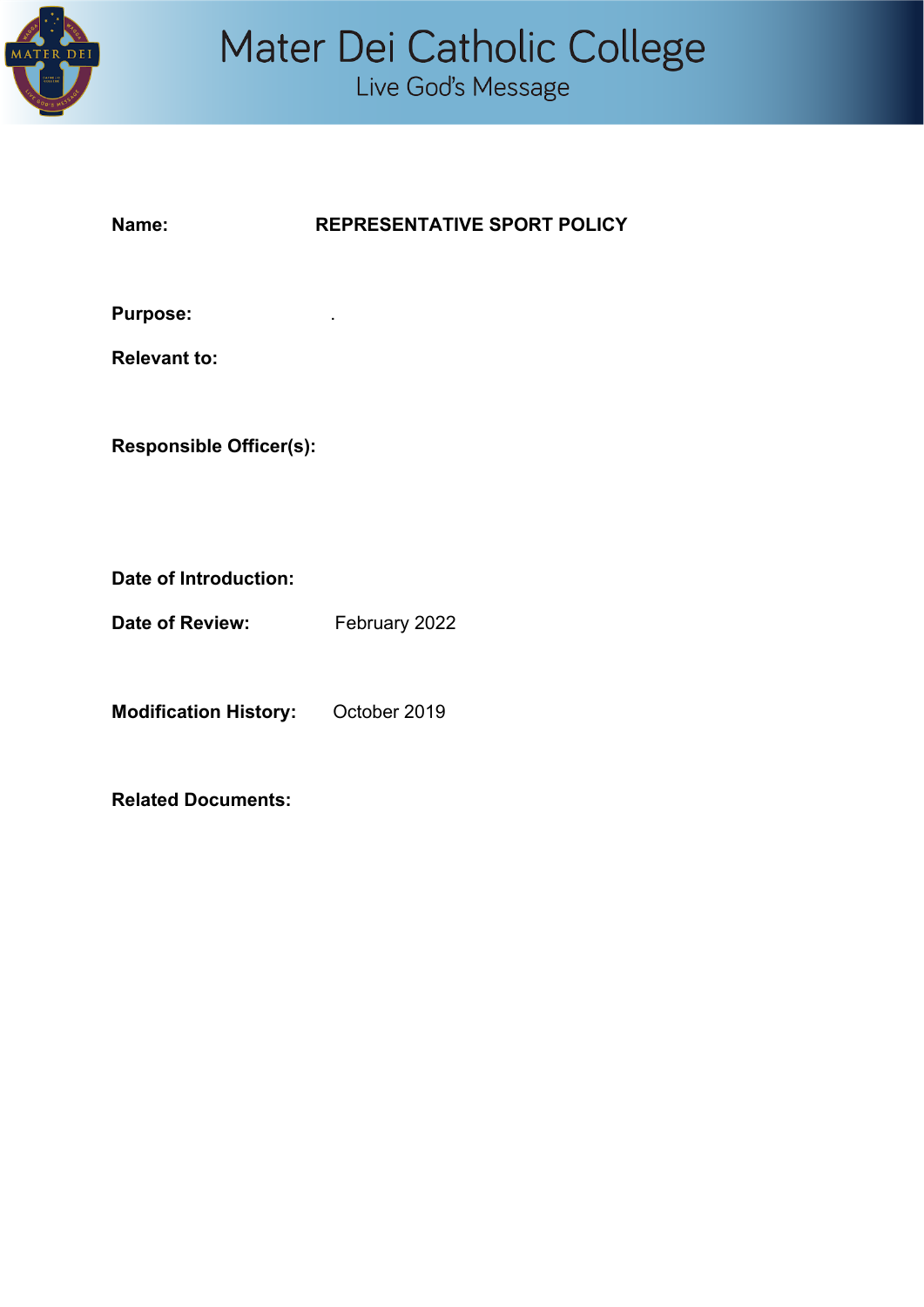

## Live God's Message

#### **Vision**

In keeping with the vision statement of the Diocese of Wagga Wagga, Mater Dei Catholic College strives to be a nurturing community which;

- Is founded in Catholic faith, justice and love
- Is inclusive
- Is learner centred
- Seeks excellence and wisdom

#### **Mission**

"The person of each individual human being, in her or his material and spiritual needs, is at the heart of Christ's teaching; this is why the promotion of the human person is the goal of the Catholic School." JP11 (#9)

#### **As nurturers we are called to;**

- Care for each individual, affirming their dignity and uniqueness
- Foster the right relationships with God, creation, self and others
- Provide particular attention to those most in need
- Build a welcoming, safe and supportive school environment

*"The Catholic School fosters a particular climate where students, teachers, parents, clergy, non-teaching staff and the wider community feel welcomed and valued."* (Barry Dwyer)

#### **We are entrusted to;**

- Nourish our spiritual life and ministry
- Connect with the Parish, Diocesan and wider community
- Strengthen relationships and communicate between members of the education community
- Make present the spirit of Nano Nagle, Edmund Rice and Mary, Mother of God

*"...knowledge set in the context of faith becomes wisdom and life vision."* JP11 (#14)

#### **As faithful we are called to;**

- Strive for an understanding of ourselves and others as dignified and loved by God
- Value the unique contributions made by each person
- Practice justice through tolerance, empathy and service
- Pray, celebrate and evangelise with a Catholic perspective
- Build hope in a faith filled future

#### *"...all human values find their fulfillment and unity in Christ." JP11 (#3)*

*"...there is no separation between time for learning and time for formation, between acquiring notions and growing in wisdom."* JP11 (#14)

#### **As learners we are encouraged to;**

- Develop the values, knowledge and skills necessary to undertake lifelong personal, spiritual and intellectual growth
- Strive for excellence through programs which cater to the needs, interests and abilities of the individual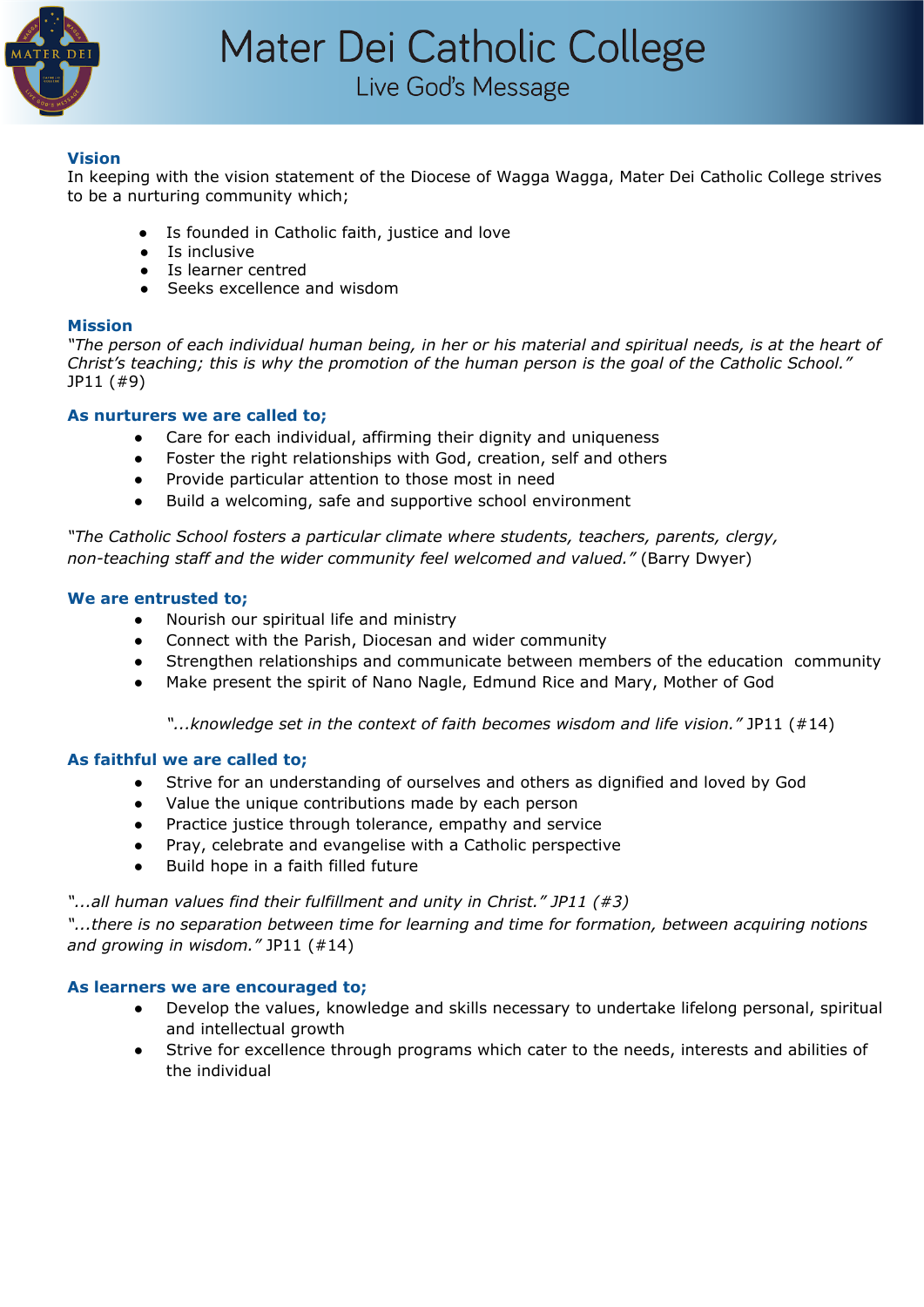

# Mater Dei Catholic College

Live God's Message

## **Mater Dei Catholic College REPRESENTATIVE SPORT POLICY**

The benefits of student involvement in organised sport activity are highly valued at Mater Dei Catholic College. Organised and representative sports allow development of skills and teamwork, promotion of positive values and a visible commitment to the promotion of an active, healthy lifestyle. This recognition of the benefits of sport is reflected in the provision of an extensive Internal Sport Program and support of representative competitions and pathways.

Learning time missed because of sports commitments must be considered in a learner-centred setting. Three ways of ensuring that learning is not compromised are to:

- 1. Define and limit the competitions and pathways that are supported;
- 2. Define and limit the commitments of individual students; and,
- 3. Define and limit the commitments of individual staff members.

The following competitions and pathways are supported:

- Diocesan Sport competitions and selection trials.
- CCC sanctioned/affiliated competitions: Cricket (Berg and Downie Shields) Rugby League (Cochrane Cup) Teams Tennis • Statewide Competitions: Rugby League (Country and Riverina Cups) Rugby Union (Fester and Wyburd Shields) Football (Bill Turner Cup)
- CWWHSSA competitions that are conducted out of school hours.
- CWWHSSA Swimming, Cross-Country and Athletics carnivals.
- Local competitions: U16 Boys AFL (Br Felix O'Connor Shield) Girls 7/8 and 9/11 AFL Girls 7/8 and 9/10 Oztag St Francis College Netball Challenge.

More significant than the breadth of sport offered is the total time out of school experienced by specific students. It is intended that this policy will require the more active student to carefully prioritise their chosen sporting commitments.

Except with permission from the Sport Co-ordinator (who consults with the Principal), students are not to miss more than 4 days per term (averaged over a school year) or represent in more than 6 teams. House Co- ordinators, Sports Co-ordinator and Principal also liaise to ensure that students who have already missed a significant number of days to illness or other reasons are counseled against adding to those days the maximum allowable number of sport days.

Data on team membership and days absent is collected and maintained by the Sport Co-ordinator. This requires accurate lists to be delivered to the Sport Co-ordinator two school days prior to the commitment.